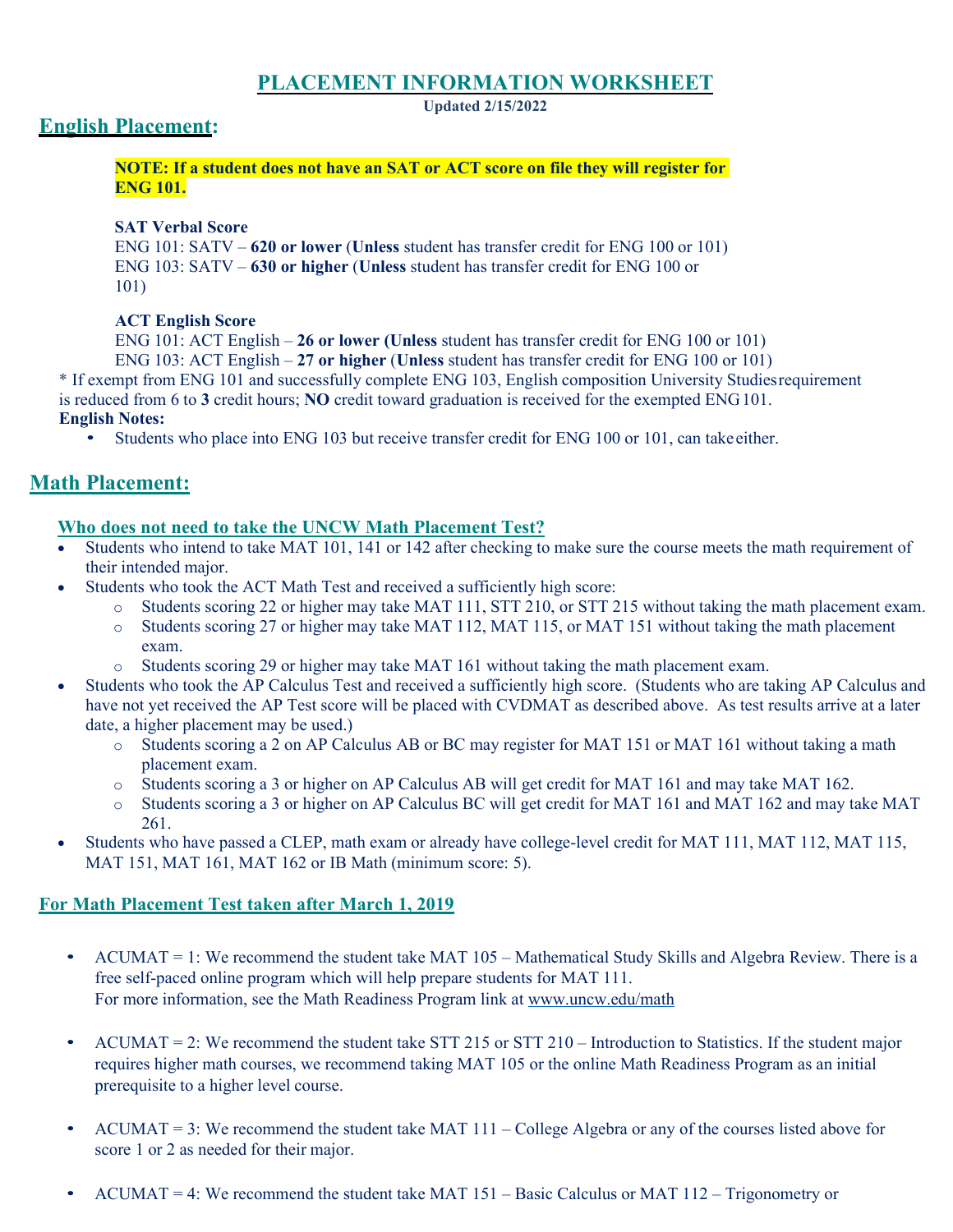any of the courses listed above for score 1, 2 or 3 as needed for their major.

• ACUMAT = 5: We recommend the student take MAT  $161 -$ Calculus with Analytical Geometry I or any of the courses listed above for score 1, 2, 3, or 4 as needed for their major.

### **For Math Placement Test taken during COVID-19 Orientation (Effective May 2020-August 2021)**

In lieu of the Math Placement test which is typically taken during June and August orientations, the Department of Mathematics and Statistics will be reviewing student information and determining placement based upon HS Math courses, test scores and other available data.

Previously established criteria for math placement without an ACCUPLACER placement test score remains in place and students should register for math courses based on these criteria if possible. (See below for existing placement criteria).

| $CVDMAT = 1$<br>We recommend the student take $MAT105 - Mathematical Study Skills and Algebra$  |  |  |  |  |
|-------------------------------------------------------------------------------------------------|--|--|--|--|
| Review. There is a free self-paced online Math Readiness Program which will help                |  |  |  |  |
| prepare students for MAT 111 which may be completed instead of MAT 105. For                     |  |  |  |  |
| more information, see the Math Readiness Program.                                               |  |  |  |  |
| We recommend the student take $STT$ 215 or $STT$ 210 – Introduction to Statistics. If           |  |  |  |  |
| the student major requires higher math courses, we recommend taking MAT 105 or                  |  |  |  |  |
| the online Math Readiness Program as an initial prerequisite to a higher level course.          |  |  |  |  |
| $CVDMAT = 3$<br>We recommend the student take $MATIII$ – College Algebra (or any of the courses |  |  |  |  |
| listed above as needed for their major).                                                        |  |  |  |  |
| We recommend the student take $MAT$ 151 – Basic Calculus or $MAT$ 112 –                         |  |  |  |  |
| Trigonometry (or any of the courses listed above as needed for their major).                    |  |  |  |  |
| We recommend the student take <b>MAT 161</b> – Calculus with Analytical Geometry I (or          |  |  |  |  |
| any of the courses listed above as needed for their major).                                     |  |  |  |  |
|                                                                                                 |  |  |  |  |

#### **Foreign Language Placement:**

| <b>French</b>                 |             | <b>German</b>    |             | Latin            |           |
|-------------------------------|-------------|------------------|-------------|------------------|-----------|
| <b>1 FRH 102</b>              | $0 - 175$   | <b>1 GER 102</b> | $0 - 200$   | <b>1 LAT 101</b> | $0 - 14$  |
| <b>2 FRH 201</b>              | $176 - 275$ | <b>2 GER 201</b> | $201 - 300$ | 2 LAT 102        | $15 - 20$ |
| 3 FRH 202                     | $276 - 349$ | <b>3 GER 202</b> | $301 - 390$ | <b>3 LAT 201</b> | $21 +$    |
| 4 FRH 301, 302,<br>303 or 308 | $350 +$     | <b>4 GER 301</b> | $391 - 470$ |                  |           |
|                               |             | <b>5 GER 307</b> | $471 +$     |                  |           |

#### **\*\*\*In SOATEST, FSP = Spanish A SBS = Spanish B (Heritage)\*\*\***

| Spanish A (old test) |                |           | <b>Spanish B (Heritage)</b>                                      |           |  |
|----------------------|----------------|-----------|------------------------------------------------------------------|-----------|--|
|                      | <b>SPN 120</b> | below 226 | 1 take<br><b>Spanish</b><br><b>Exam A if</b><br>Score is $\dots$ | $0 - 25$  |  |
|                      | <b>SPN 201</b> | 226-325   | <b>2 SPN 215</b>                                                 | $26 - 79$ |  |
| 3                    | <b>SPN 202</b> | 326-375   | 3 SPN 315                                                        | 80-89     |  |
| 4                    | <b>SPN 302</b> | 376-425   | <b>4 SPN 303</b>                                                 | 90-100    |  |
|                      | <b>SPN 303</b> | $426 +$   |                                                                  |           |  |

Students who have completed two or more high school units in French, German, Latin, or Spanish **MUST take the online foreign language placement test in that language**, at:<http://www.uncw.edu/fll/FLLPlacementtest.html>**to continue that language at UNCW**.